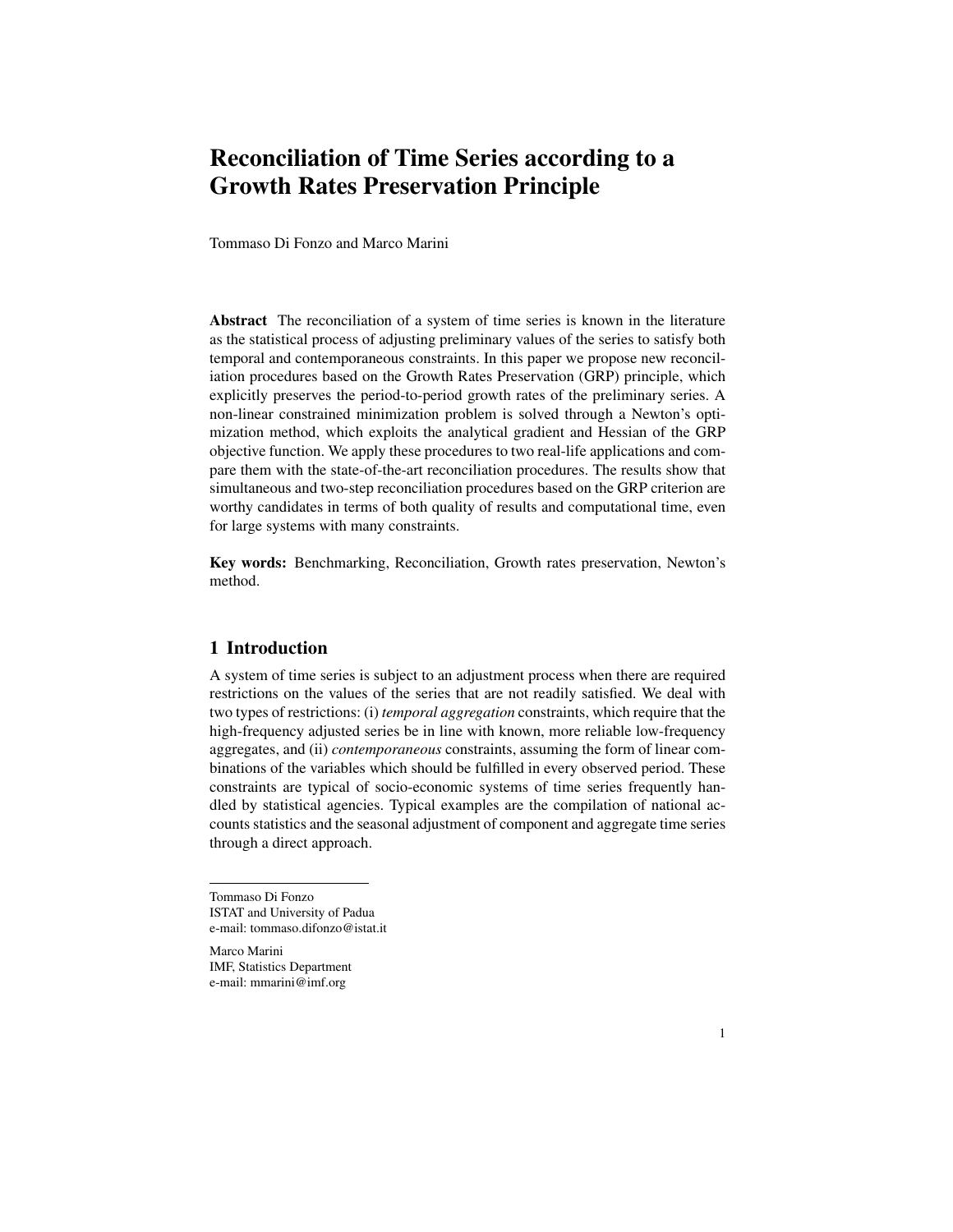The reconciliation of a system of time series is the statistical process that aims at restoring consistency with respect to both types of constraints. This adjustment should be done according to some movement preservation principle, such that the temporal profiles of the original series are preserved to the highest possible degree. In this paper we propose simultaneous and two-step reconciliation procedures based on the Growth Rates Preservation (GRP) principle, as expressed by Causey and Trager (1981). This criterion is explicitly related to the growth rate of the involved variables, which is a natural measure of the movement of a time series.

# 2 Simultaneous and two-step reconciliation procedures based on the GRP principle

For the temporal benchmarking of a single series, Causey and Trager (1981) propose to solve the constrained minimization problem

$$
\min_{y_t} \sum_{t=2}^n \left( \frac{y_t}{y_{t-1}} - \frac{p_t}{p_{t-1}} \right)^2 \quad \text{subject to} \quad \sum_{t \in T} y_t = Y_T, \quad T = 1, \dots, N \quad (1)
$$

where  $y_t$  is the unknown target variable,  $p_t$  is the preliminary series,  $Y_T$  is the low frequency temporal benchmark, and *N* and *n* are the number of low-frequency (say, annual) and high-frequency (say, monthly or quarterly) observations, respectively.

In this paper we extend the univariate GRP criterion in (1) to a system of  $M \geq 1$ ) variables subject to both temporal and contemporaneous constraints:

$$
\min_{y_{j,t}} \sum_{j=1}^{M} \sum_{t=2}^{n} \left( \frac{y_{j,t}}{y_{j,t-1}} - \frac{p_{j,t}}{p_{j,t-1}} \right)^2 \text{ subject to } \left\{ \sum_{t=T}^{t \in T} y_{j,t} = Y_{j,T}, \quad T = 1, ..., N
$$
\n(2)

where *K* denotes the number of contemporaneous constraints. The constants  $c_j^h$  are known, real-valued constants that define the accounting restrictions across the variables (e.g. a sequence of ones on regional data), whereas  $z<sup>h</sup>$  are the high-frequency known quantities that are associated with those restrictions (e.g. the national total).

The constrained minimization problem (1) does not have linear first–order conditions for a stationary point, and thus it is not possible to find an explicit, analytic expression for the solution. In addition, the GRP criterion in (1) is a non-linear and non-convex function of the unknown variables (Di Fonzo and Marini, 2011b). A local solution can be found through several iterative minimization algorithms (Nocedal and Wright, 2006). Di Fonzo and Marini (2011b) transform the original constrained problem into an unconstrained one, and then develop a Newton's method which exploits the analytical expressions of the gradient and the Hessian of the objective function.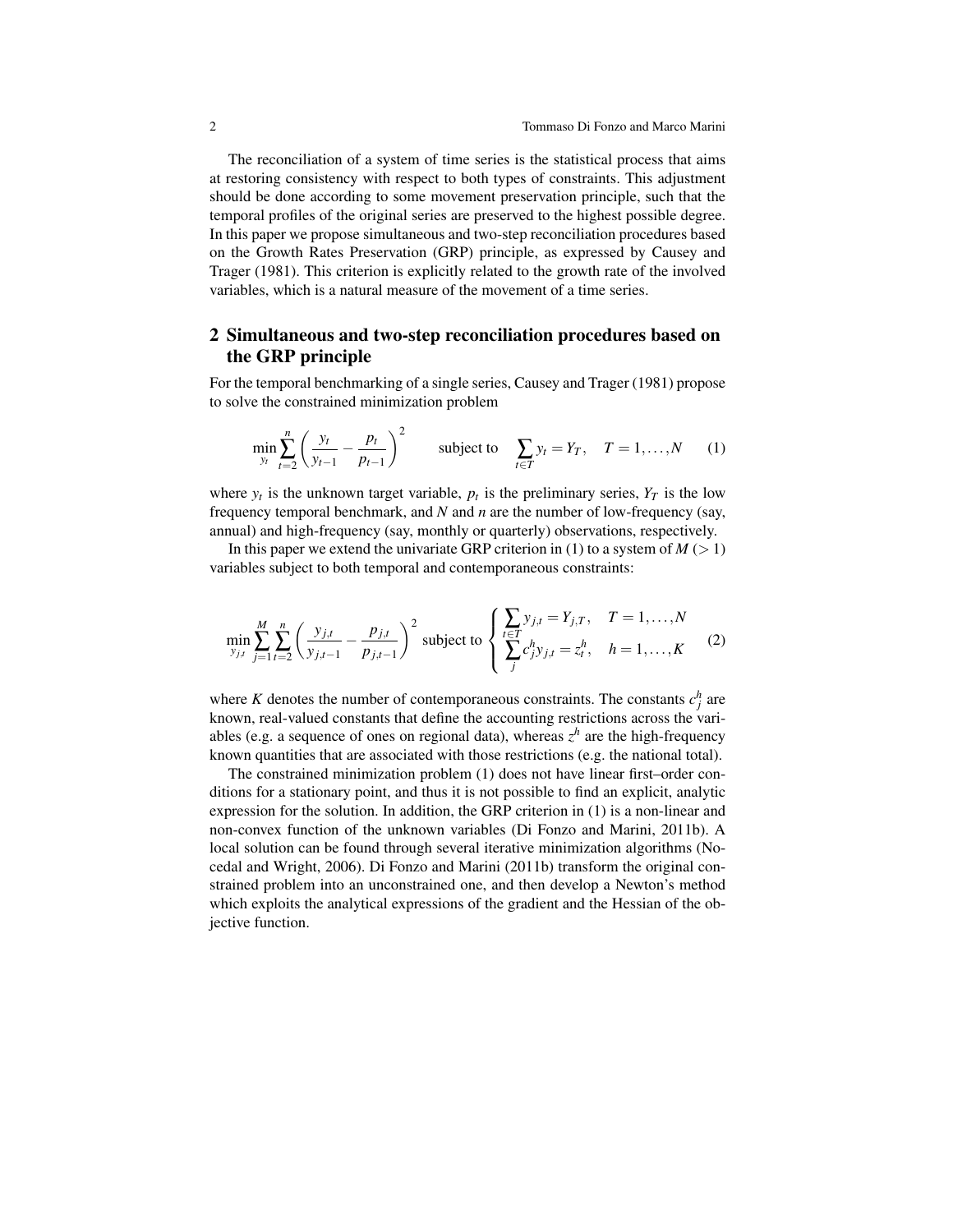#### Reconciliation of Time Series 3

We follow the same approach to solve the reconciliation problem  $(2)$ : (i) the constrained problem is transformed into an unconstrained one<sup>1</sup>, and (ii) the Newton's method is applied to find a minimum in the range-space of the transformed variables. The reconciliation problem is therefore solved simultaneously, with both temporal and contemporaneous constraints considered at the same time.

A simultaneous reconciliation procedure has already been proposed by Di Fonzo and Marini (2011a). It is based on the modified Proportional First Differences (PFD) criterion, which is considered a good approximation of the GRP principle, and is the natural extension of the classical temporal benchmarking procedure by Denton (1971). The main advantage of the Denton's approach is that the benchmarked/reconciled series can be expressed in closed form, according to simple matrix formulae. Di Fonzo and Marini (2011a) consider also *two-step* reconciliation procedures, that are computationally less demanding if sparse matrices computation facilities are not used. The first step consists in a univariate benchmarking to restore the temporal consistency of every series in the system; in the second step, the series are reconciled one low-frequency (say, year) at a time by using a least squares balancing procedure. Two different criteria were considered in the second step: a proportional adjustment (BB), and an adjustment based on the square of the preliminary (benchmarked) value  $(ST)^2$ .

This paper primarily aims to assess the performance of the simultaneous reconciliation procedure based on the GRP criterion (Sim GRP), comparing it with the simultaneous reconciliation procedure based on the modified PFD criterion (Sim MD). Also, we are interested in assessing two-step reconciliation procedures that use, at the first step, the GRP univariate benchmarking procedure developed by Di Fonzo and Marini (2011b). The combination of two options at the first step (GRP and MD) and the two options used in Di Fonzo and Marini (2011a) at the second step (BB and ST) gives rise to four alternative two-step reconciliation procedures (MD-BB, GRP-BB, MD-ST and GRP-ST). The next section will present a comparison of the six procedures based on two real-life applications.

# 3 Applications

We consider two systems of time series: the EUQSA system, 175 quarterly variables of the European Union's quarterly national accounts, and the MRTS system, 236 monthly series of Canadian seasonally adjusted retail trade by provinces (for more details, see Di Fonzo and Marini; 2011a).

In order to assess the performance of the procedures, for each series we calculate the Mean Absolute Adjustment (*MAA*) to the percentage growth rates, that is

<sup>&</sup>lt;sup>1</sup> For a reconciliation problem, an explicit QR factorization of the transposed matrix of constraints, as shown in Di Fonzo and Marini (2011b) for a single series GRP benchmarking, is rather complicated. In fact, that matrix does not have full rank and its sparsity structure is not as simple as in the case of univariate benchmarking. However, a less efficient but effective numerical sparse QR factorization can still be used to generate the null space matrix.

<sup>&</sup>lt;sup>2</sup> For a statistical interpretation in terms of reliability of the preliminary series, see Di Fonzo and Marini (2011a).